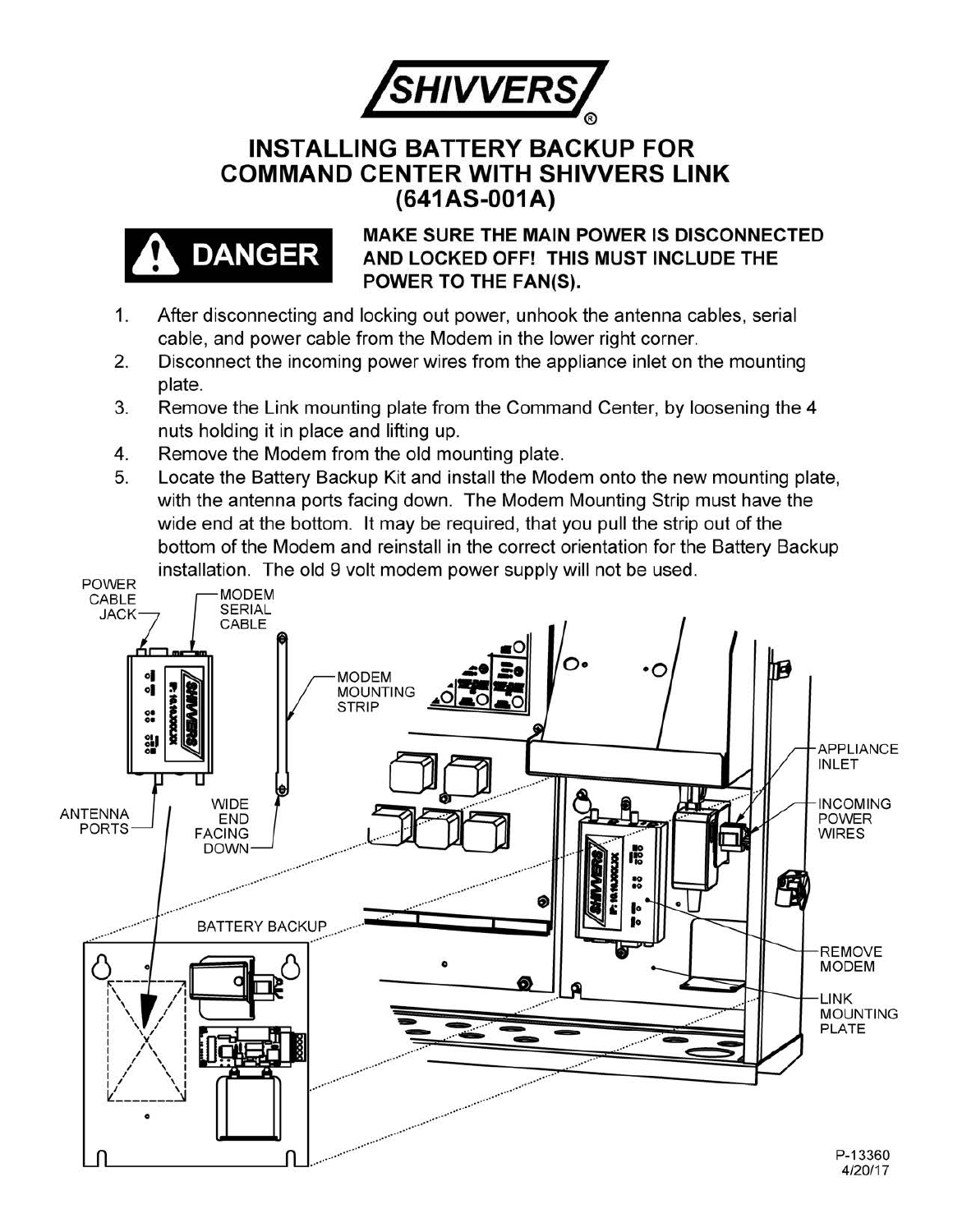## **WIRING BATTERY BACKUP FOR COMMAND CENTER WITH SHIVVERS LINK**



**MAKE SURE THE MAIN POWER IS DISCONNECTED AND LOCKED OFF! THIS MUST INCLUDE THE POWER TO THE FAN(\$).** 

- 6. Remove the cover plate over the bottom of the Plenum Control by removing the 2 screws holding it in place. SEE FIGURE 1.
- 7. Reconnect the Modem Serial Cable and Antennas (removed on Step 1 of the previous page).
- 8. Connect the Power Jack from the Battery Backup Harness to the top of the Modem.
- 9. Connect the three wires from the Battery Backup Serial Cable of the harness to the same spots on the 10 pole terminal at the bottom of the Plenum Board as the Printer Serial Cable and Modem Serial Cable (red at 5, black at 6, & shield at 7) **Leave all other Serial Cable wires connected. (There will be up to 3 wires in the terminals when done.)** SEE FIGURE 2. <sup>~</sup>
- 10. Re-install the incoming power terminals (removed on Step 2 of the previous page) to the appliance inlet on the Battery Backup. SEE FIGURE 3.
- 11. Replace cover plate on bottom of Plenum Control.





**FIGURE 2**